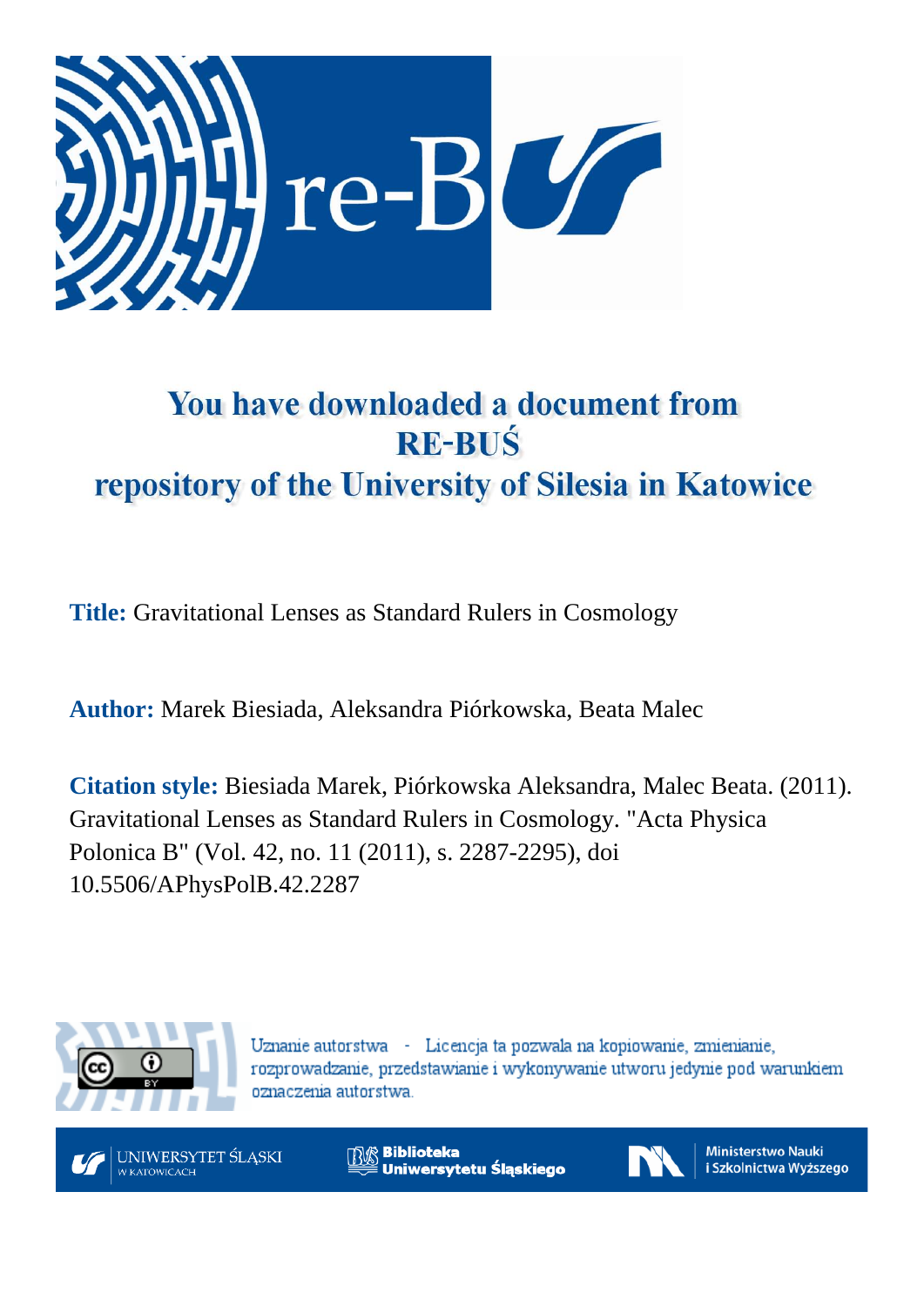# GRAVITATIONAL LENSES AS STANDARD RULERS IN COSMOLOGY∗

Marek Biesiada, Aleksandra Piórkowska

Institute of Physics, Department of Astrophysics and Cosmology University of Silesia Uniwersytecka 4, 40-007 Katowice, Poland

Beata Malec

Copernicus Center for Interdisciplinary Studies Gronostajowa 3, 30-387 Kraków, Poland

(Received October 6, 2011)

The accelerating expansion of the Universe is a great challenge for both physics and cosmology. From the observational point of view, it is crucial to have various methods to assess cosmic expansion history, which can be alternative to standard candles (SNIa in cosmological context). Strongly gravitationally lensed systems create such a new opportunity by combining stellar kinematics with lensing geometry. Using strong gravitational lenses as probes of cosmic expansion is becoming attractive in light of ongoing surveys like SLACS based on different protocols than older searches focused on potential sources. In this approach, pursued recently by the authors, strongly lensed systems with known central velocity dispersions act as "standard rulers" — Einstein radius being standardized by stellar kinematics.

DOI:10.5506/APhysPolB.42.2287 PACS numbers: 98.62.Sb, 98.80.Es

# 1. Introduction

The accelerating expansion of the Universe is one of the most important issues in modern science, and indeed a great challenge to both physics and cosmology. It appeared at the end of the XX century as a result of the advances in accuracy of extragalactic distance measurements. Discovery of this phenomenon on the Hubble diagrams obtained from the SNIa surveys [\[1\]](#page-8-0) in combination with independent estimates of the amount of baryons and cold

<sup>∗</sup> Presented by M. Biesiada at the XXXV International Conference of Theoretical Physics "Matter to the Deepest", Ustroń, Poland, September 12–18, 2011.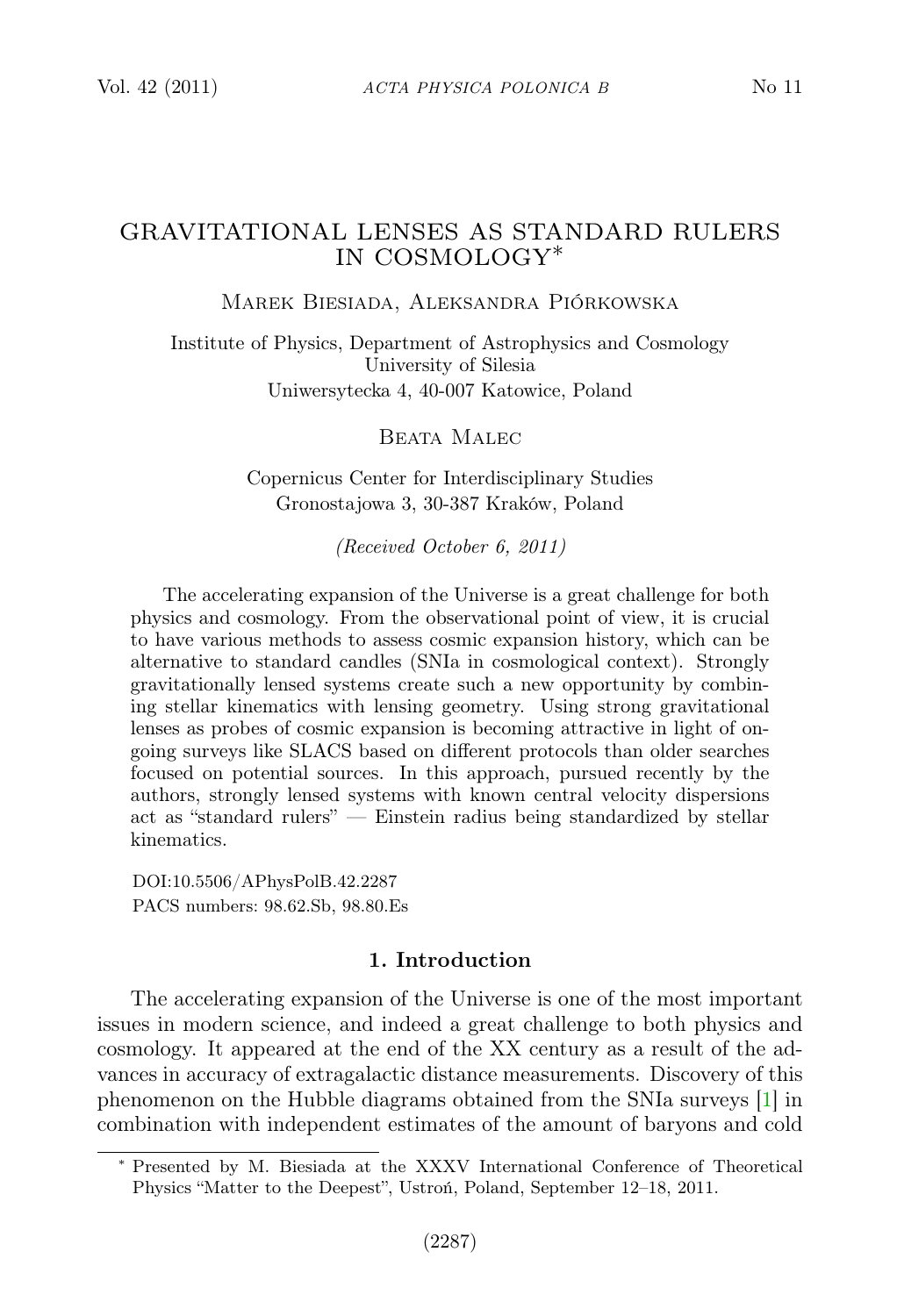dark matter [\[2\]](#page-8-1) led us to believe that most of the energy in the Universe exists in the form of mysterious dark energy. Whether dark energy is attributable to a real material component still remains to be established. The new physics of dark energy may lie in the nature of gravity itself, the quantum vacuum, or extra dimensions. Whatever the true solution of accelerating expansion is, surely any observational method providing alternative way of measuring cosmic distances will be important. The potential of constraining dark energy models with SNIa data alone, even though ever increasing, would not be sufficient if taken alone in separation form the other approaches. Therefore, every alternative method of probing the cosmic expansion history is desired. In particular, along with standard candles (like SNIa), one should consider standard rulers as well.

In this paper, we point out that strong gravitationally lensed systems can serve as a new class of standard rulers for cosmology.

## 2. Distance measures

The main paradigm of modern cosmology is that geometry of the Universe can be described as one of three possible Friedman–Robertson–Walker (FRW) solutions to the Einstein equations representing homogeneous and isotropic spacetime. Currently there exists strong evidence, coming form independent and precise experiments, that the Universe is spatially flat. For example, a combined analysis of cosmic microwave background, baryon acoustic oscillations (BAO) and supernova data [\[3\]](#page-8-2) gives  $\Omega_{\rm tot} = 1.0050^{+0.0060}_{-0.0061}$ . The only gravitational degree of freedom, in the FRW cosmology, is the scale factor  $a(t)$  depending on cosmic time t and responsible for temporal changes of spatial length-scales (known as cosmic expansion). Unfortunately it is not directly observable. However, there is a unique correspondence between  $a(t)$  and redshift z which is an observable quantity. Namely,  $a(z) = (1+z)^{-1}$ . The Einstein equations in FRW model allows for a very convenient parametrization of the expansion rate  $H(t) = H_0^2 h(t)^2$ 

$$
H(t)^{2} = H_0^{2} \left[ \Omega_m a(t)^{-3} + \Omega_r a(t)^{-4} + \Omega_X a(t)^{-3(1+w_X)} + \Omega_k a(t)^{-2} \right], \quad (1)
$$

where  $\Omega_i, i \in \{m, r, X, k\}$  denote present energy density<sup>[1](#page-2-0)</sup> of respective components (matter, radiation, other non-standard barotropic component  $X e.g.$ for cosmological constant we have  $w_A = -1$  and  $\Omega_A$  is just a constant term). The last term is the so-called curvature term and is zero for the flat model. The present value of cosmic expansion rate is known as the Hubble constant  $H_0$ . Thus we see that the expansion rate  $H = \frac{\dot{a}}{a}$  $\frac{a}{a}$  is determined by some set of parameters like  $H_0, \Omega_m, \Omega_r$  or  $\Omega_X$  (if other components X are considered)

<span id="page-2-0"></span> $<sup>1</sup>$  As a fraction of critical density.</sup>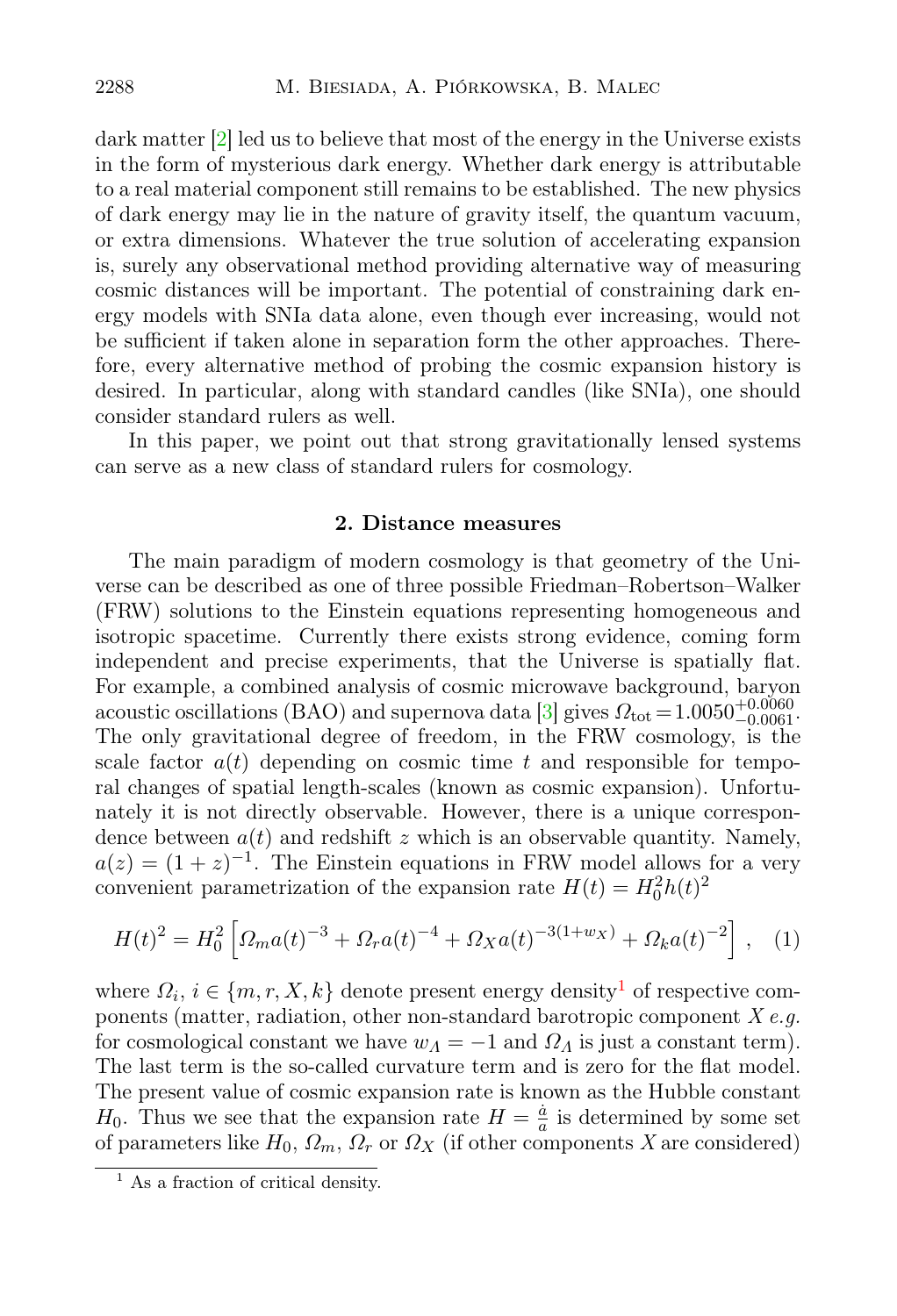and the equation of state parameter  $w<sub>X</sub>$ . We will use a shorthand notation of  $p$  for such parameters. Technically speaking, testing cosmological models means to determine parameters  $\boldsymbol{p}$  from observable quantities measured on samples of extragalactic objects lying far enough to feel the large-scale geometry of space-time. This specific goal of cosmology is currently called cosmography.

It is quite obvious that one very direct approach could be to test the distance — redshift relation  $D(z)$  (called the Hubble diagram when plotted) whenever there is a possibility to determine distances and redshifts independently. However, as a consequence of non-Euclidean geometry assumed, one distinguishes three types of distances in cosmology: the comoving distance, luminosity distance and angular diameter distance. We are not able to measure the comoving distance directly. However, the last two distances are based on clear observational concepts, but in order to use them we should have standard candles and standard rulers, respectively. Standard candles are objects with known luminosity  $L$ ; we measure the flux  $F$  so one can assess the luminosity distance from the well known relation:  $L = 4\pi D_{\rm L}^2 F$ . In fact, this relation is the definition of the luminosity distance  $D_{\rm L}$ . Similarly, when we have standard rulers, *i.e.* the objects whose size R is a priori known, one can assess how distant they are from measuring their angular sizes  $\theta$ . Then, of course,  $R = D_A \theta$ . This relation is known from ancient times and serves as a definition of the angular diameter distance  $D_A$ .

Supernovae Ia are the most important standard candles in cosmology [\[1\]](#page-8-0). The reason for this is that they are bright enough to be detected in distant galaxies and those occurring in nearby galaxies can be calibrated by reliable independent distance measurements based on Cepheids or other local distance tracers. Using SNIa we can probe the cosmic expansion up to redshift  $z = 1.7$ . A new promising class of standard candles detectable up to the redshift of  $z = 6$  is offered by gamma ray bursts [\[4\]](#page-8-3). Final stages of evolution of NS–NS binary systems, and more specifically the signal which is supposed to be observed in next generation of gravitational wave detectors, theoretically can serve as a new class of standard candles [\[5\]](#page-8-4). Now, the point is that standard candles are not exactly "standard" but rather "standardizable". For example, SNIa do not have exactly the same luminosity — some amount of scatter in peak luminosity occurs. It is, however, correlated with the duration of the SN event — intrinsically brighter SNe last longer. Therefore, one can use the so-called stretch factor to produce a standardized lightcurve for each individual event.

Standard rulers are becoming increasingly popular in cosmology. They fall into two classes. First, statistical standard rulers i.e. acoustic peaks in the CMBR anisotropy power spectrum and baryon acoustic oscillations seen in galaxy distribution (see  $\lceil 6 \rceil$  for a review). Second class comprises individ-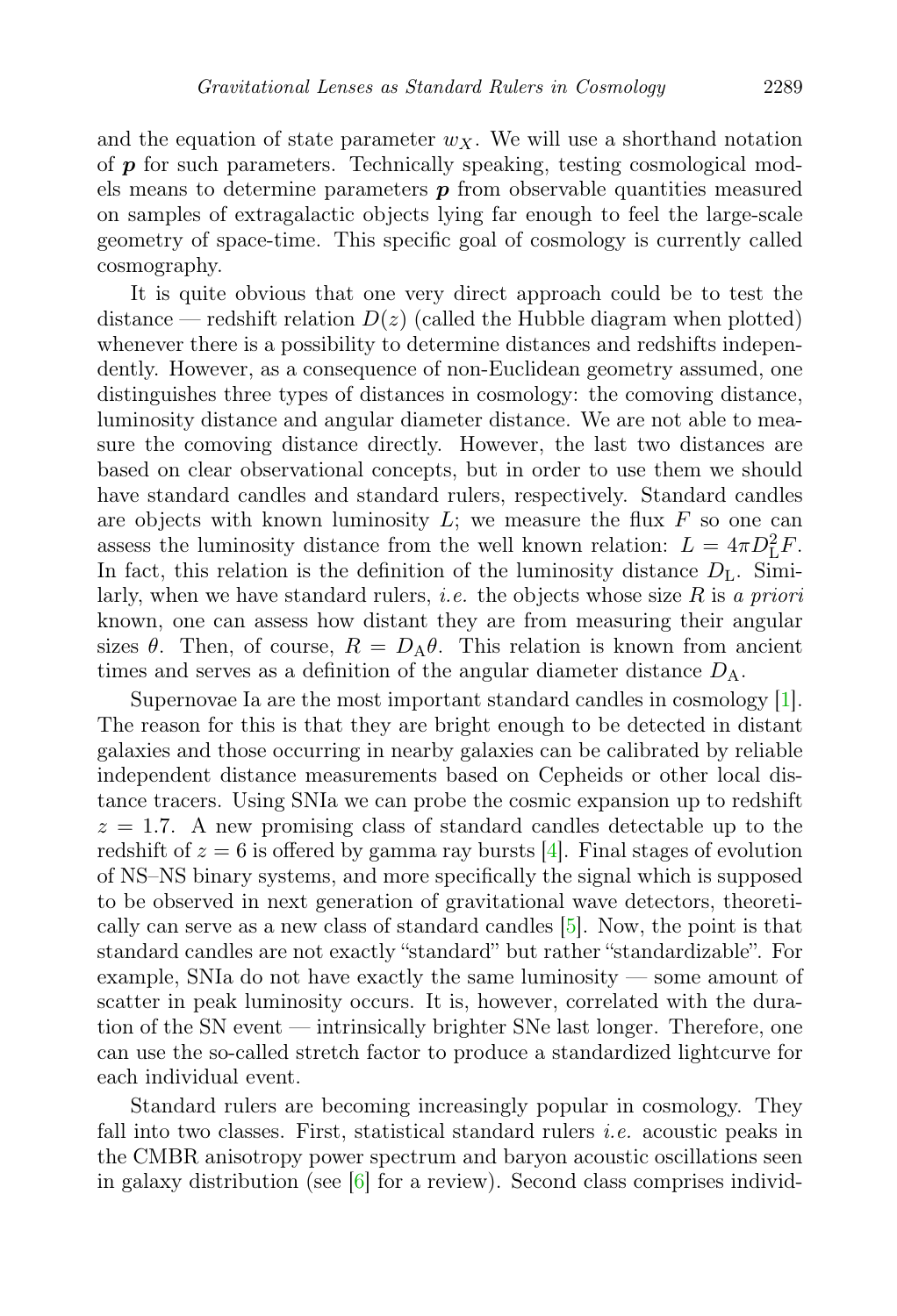ual standard rulers such as: ultra compact radio sources [\[7\]](#page-8-6), double-sided radio sources [\[8\]](#page-9-0) and galaxy clusters for which X-ray data can be combined with Sunyayev–Zel'dovich effect [\[9\]](#page-9-1). They also are not quite standard but rather standardizable. What we want to point out here is that strong gravitational lenses offer another class of standardizable rulers.

# 3. Gravitational lenses

Gravitational lensing of quasars and extragalactic radio sources at high redshifts by foreground galaxies is now well established and has developed into a mature branch of astrophysics in both theoretical and observational dimensions [\[10,](#page-9-2) [11\]](#page-9-3). Modern advances in gravitational lensing as a tool for cosmology are reviewed in [\[12\]](#page-9-4) upon which general remarks outlined below in this chapter are based.

Imagine the source, observer and some other massive object (the lens) located exactly along a line. From the point of view of traditional optics the source would be obscured by the intervening object. General relativistic phenomenon of light deflection near massive bodies changes this picture: out of all light rays emitted radially some get now focused at the observer. The intervening massive body acts as a lens and a source behind reveals its existence as a luminous ring — the so-called Einstein ring. Even the smallest misalignment of the source, the lens and observer results typically in multiple images whose angular positions and magnification ratios allow reconstructing lensing mass distribution.

The most useful notion in gravitational lensing theory is the Einstein radius  $\theta_{\rm E}$ . In circular lenses it is the radius of the circle inside which the average projected mass density is equal to critical density  $\Sigma_{\rm cr} = c^2 D_{\rm s} / (4\pi G D_{\rm l} D_{\rm ls}),$ where  $D_s$ ,  $D_l$  and  $D_s$  denote respectively the *angular diameter distance* to the source (at redshift  $z_{\rm s}$ ), the lens (at redshift  $z_{\rm l}$ ) and between the lens and the source. Thus the Einstein radius defines the deflection scale of a given lens.

The lensing is called strong if source position happens to lie within the circle of a radius  $\theta_{\rm E}$ . In this case multiple images appear. In the opposite case (i.e. the light-rays from the source passing by the lens outside its Einstein radius) there are no multiple images. Even in this case, however, the lightray bundles experience a systematic distortion which changes the shape of the lensed source. This phenomenon is called weak lensing, has its own place in cosmology [\[11\]](#page-9-3) and is beyond the scope of this paper.

A surprisingly realistic model of the lens potential is that of a singular isothermal sphere (SIS) in which the 3-dimensional mass density has the following profile

$$
\rho = \frac{\sigma_{\text{SIS}}^2}{2\pi G r^2} \,. \tag{2}
$$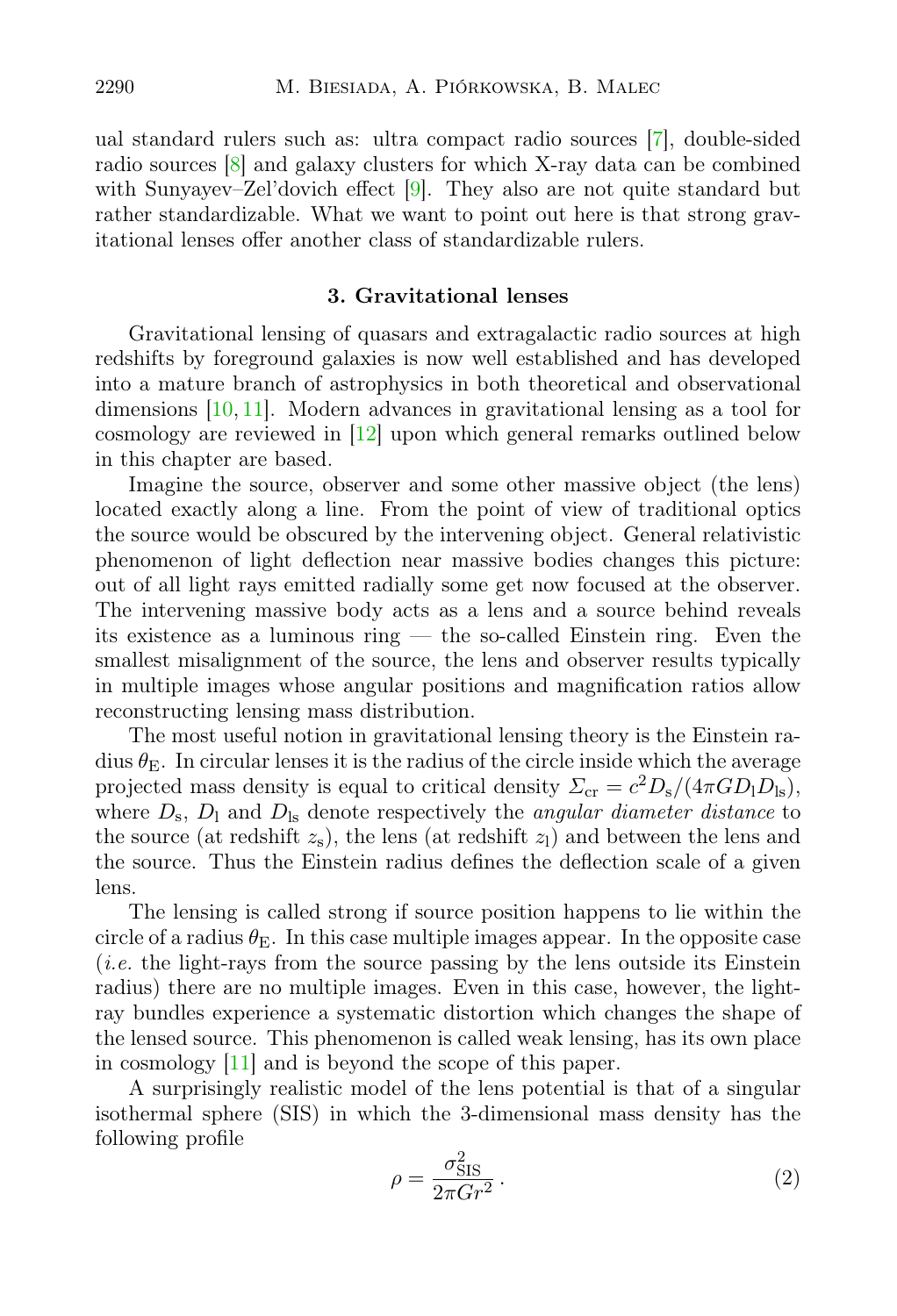The Einstein ring radius for the SIS model is

<span id="page-5-0"></span>
$$
\theta_{\rm E} = 4\pi \frac{D_{\rm ls}}{D_{\rm s}} \frac{\sigma_{\rm SIS}^2}{c^2} \,,\tag{3}
$$

where  $\sigma_{\rm SIS}$  denotes one-dimensional velocity dispersion of stars in lensing galaxy.

### 4. Strong lensing systems as standard rulers

The main idea is that the formula for the Einstein radius in a SIS lens [\(3\)](#page-5-0) depends on the cosmological model through the ratio of (angular-diameter) distances between lens and source and between observer and lens [\[13\]](#page-9-5). The angular diameter distance in flat Friedmann–Robertson–Walker cosmology is given by

$$
D_A(z; \mathbf{p}) = \frac{c}{H_0} \frac{1}{1+z} \int_{0}^{z} \frac{dz'}{h(z'; \mathbf{p})}.
$$
 (4)

Provided one has reliable knowledge about the lensing system: *i.e.* the Einstein radius  $\theta_{\rm E}$  (from image astrometry) and stellar velocity dispersion  $\sigma_{\rm SIS}$  (form central velocity dispersion  $\sigma_0$  obtained from spectroscopy) one can use it to test the background cosmology. This method is independent of the Hubble constant value (which gets canceled in the distance ratio) and is not affected by dust absorption or source evolutionary effects. It depends, however, on the reliability of lens modeling  $(e.q.$  SIS assumption) and measurements of  $\sigma_0$ . Hopefully, starting with the Lens Structure and Dynamics (LSD) survey and the more recent SLACS survey spectroscopic data for central parts of lens galaxies became available allowing to assess their central velocity dispersions. There is a growing evidence for homologous structure of early type galaxies [\[14,](#page-9-6) [15\]](#page-9-7) supporting reliability of SIS assumption. In particular, it was shown there that inside one effective radius massive elliptical galaxies are kinematically indistinguishable from an isothermal ellipsoid  $(SIE)$  — a straightforward generalization of the isothermal sphere  $(SIS)$ .

In the method outlined above, cosmological model enters not through a distance measure directly, but rather through a distance ratio

<span id="page-5-1"></span>
$$
\mathcal{D}^{\text{th}}(z_1, z_s; \boldsymbol{p}) = \frac{D_s(\boldsymbol{p})}{D_{\text{ls}}(\boldsymbol{p})} = \frac{\int\limits_{0}^{z_s} \frac{dz'}{h(z';\boldsymbol{p})}}{\int\limits_{z_1}^{z_s} \frac{dz'}{h(z';\boldsymbol{p})}}
$$
(5)

and respective observable counterpart reads

$$
\mathcal{D}^{\rm obs} = \frac{4\pi\sigma_0^2}{c^2\theta_{\rm E}}.
$$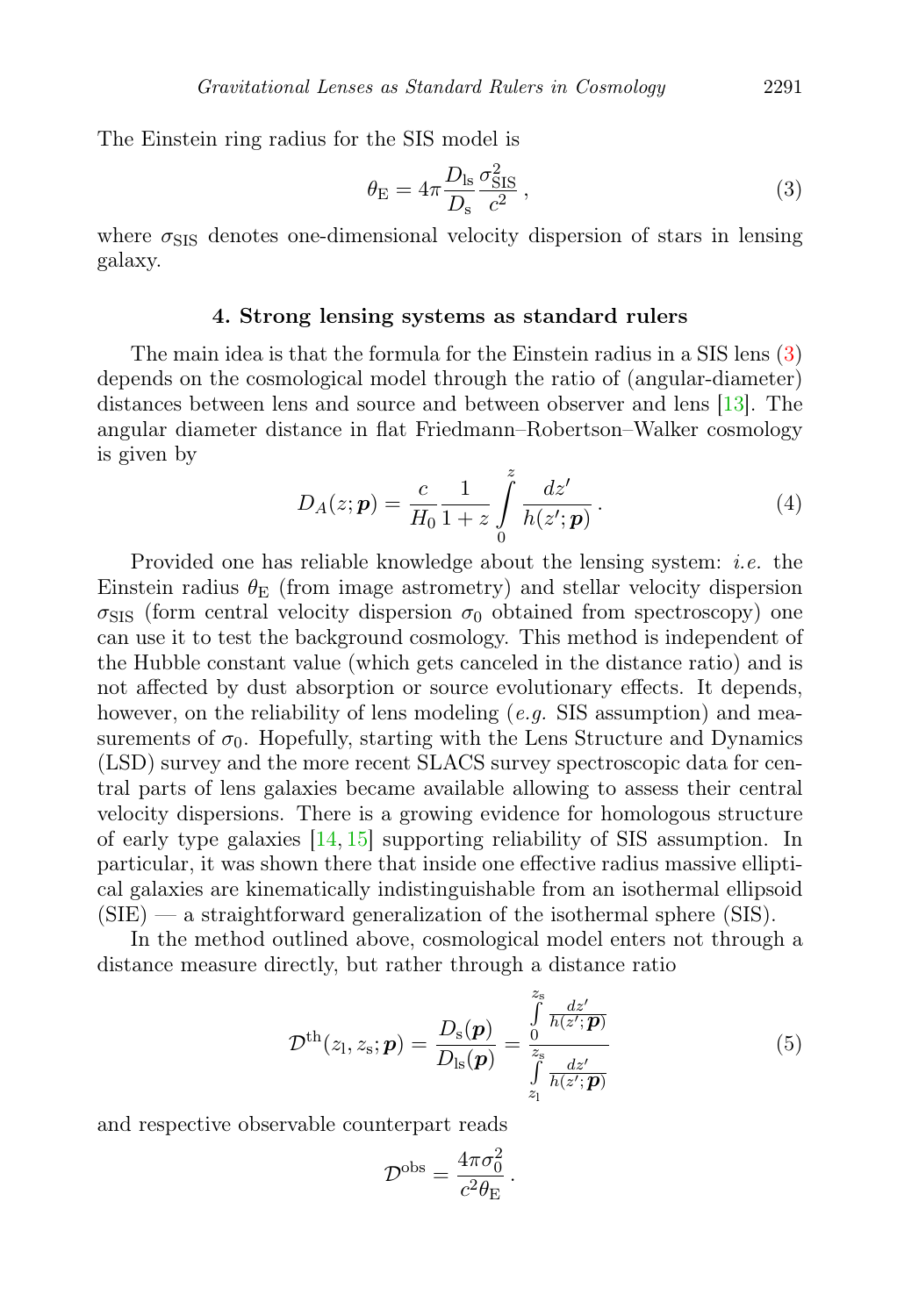This has certain consequences both advantageous and disadvantageous. The positive side is that the Hubble constant  $H_0$  gets canceled, hence it does not introduce any uncertainty to the results. On the other hand, we have a disadvantage that the power of estimating  $\Omega_m$  is poor. Putting aside the issue that the observable quantity here is a distance ratio, one can see that strong lenses constitute a class of standard rulers. They could be better called "standardizable" rulers because each lens has intrinsically different Einstein radius, but stellar kinematics, i.e. velocity dispersion allows for disentangling the effect of mass from that of distances.

The above method extensively investigated by [\[16\]](#page-9-8) on simulated data was first used in practice to constrain various cosmological models in [\[17\]](#page-9-9) where ΛCDM, quintessence and CPL model were constrained. Later it was used (together with SNIa, CMB and BAO data) as a part of joint analysis in [\[18\]](#page-9-10). The results obtained were generally in agreement with those obtained by other authors with different methods. In particular, at the  $2\sigma$  level they agree with the supernovae Ia results. Although the sample of suitable lenses (i.e. with good measurements of Einstein radii, source and lens redshifts and central velocity dispersions) has been rather small  $(n = 20 \text{ lenses})$  the ongoing SLACS survey is providing new strong lensing systems which is very encouraging for further applications of the method. The strategy adopted in SLACS survey is particularly important. The earlier searches were focused on source population (quasars) seeking for close pairs or multiples and checking if they are multiple images of a single source lensed by an intervening galaxy. Therefore a high lensing probability was an important selection factor there. Since lensing probability is proportional to the area of the Einstein ring, it means that two factors are crucial in this context. First, is the mass of the lens. This is the main reason why in vast majority of cases the lens is E/SO type galaxy. This could be understood since ellipticals being a latecomers in hierarchical structure formation are created in mergers of low-mass spiral galaxies. Hence they are more massive than spirals and the probability of their acting as lenses is higher. Second factor is the distance ratio  $D_{\text{ls}}/D_{\text{s}}$ . In details, this of course depends on the cosmological model, but it is maximal when the lens is located roughly half way between the source and the observer. The SLACS sample has an average  $D_{\rm ls}/D_{\rm s}$ ratio equal to 0.58 with an rms scatter 0.15  $[14]$ . While for their purpose (investigating galactic dynamics with strong lenses) it was advantageous, in our context it weakens the performance of the method. Therefore, having a sub-sample of lenses with the distance ratio  $\mathcal D$  deviating from the mean more than rms in either direction would be beneficial and this criterion underlaid the sub-sample of  $n = 7$  lenses in [\[17\]](#page-9-9). In this respect SLACS survey is encouraging. Namely, the SLACS survey is focused on possible lens population (massive ellipticals) with good spectroscopic data. Using SDSS templates, spectra are carefully checked for residual emission (at least three distinct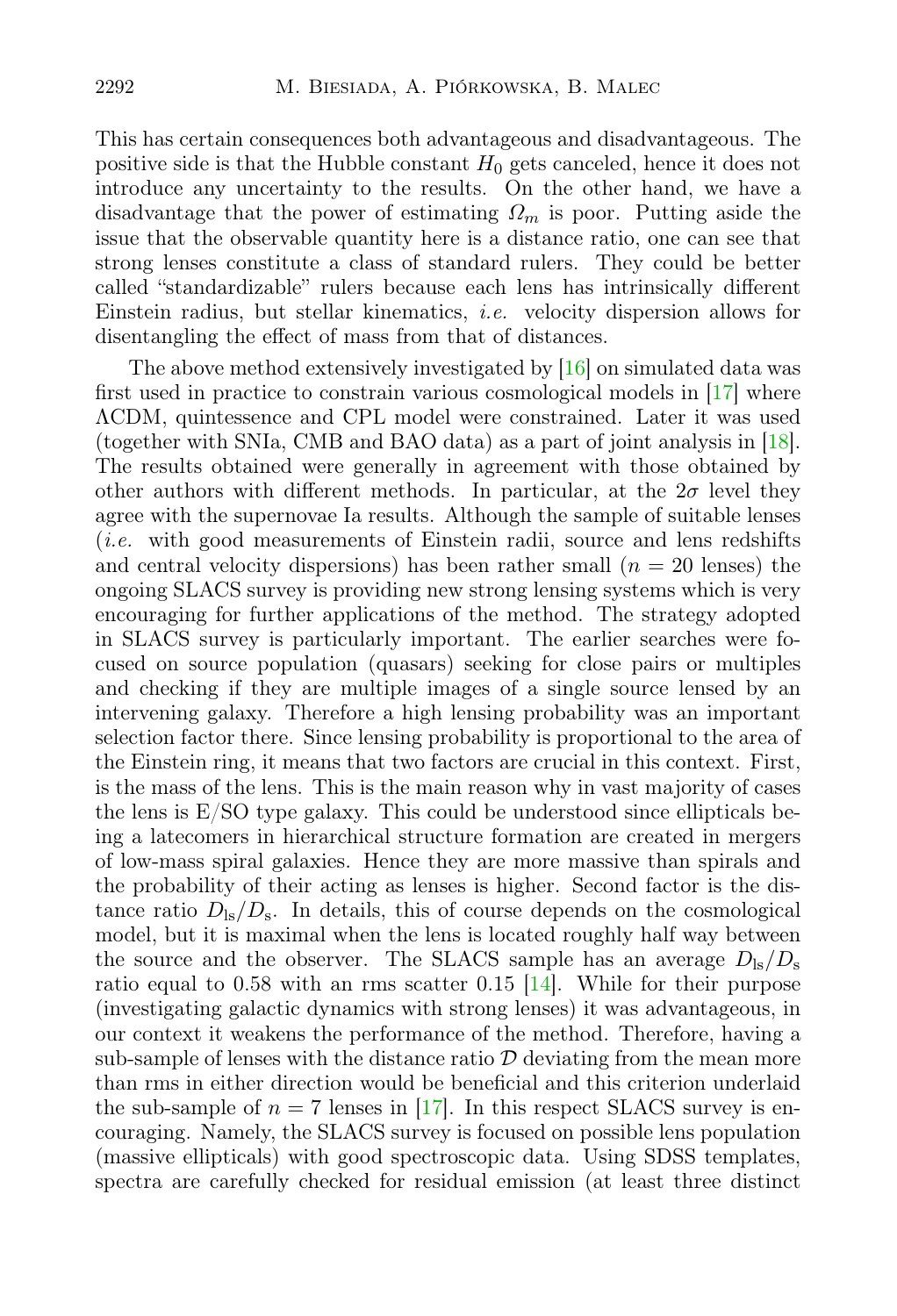common atomic transitions) coming from higher redshifts. Such candidates undergo image processing by subtracting parametrized brightness distribution typical for early type galaxies in order to reveal multiple images of the quasar [\[14\]](#page-9-6). Therefore, besides the obvious bonus of having central velocity dispersion measured, such strategy is better suited for discovering systems with larger  $D_{\rm ls}/D_{\rm s}$  ratios which in turn can be used for testing cosmological models.

Not only the galaxies can act as lenses, their clusters — first virialized structures in the Universe — do the same. The cores of galaxy clusters have surface densities which are typically much larger than the critical surface density  $\Sigma_{cr}$  for multiple image production. Therefore, they are able to produce strongly lensed images of galaxies and quasars lying behind them. Such images manifest themselves as luminous arcs around clusters. The possibility of constraining cosmology with cluster strong lensing systems has been explored in the past e.g.  $[19, 20]$  $[19, 20]$  $[19, 20]$  and still remains a fruitful, fast developing field of research.

Analogously to the method outlined above for the galaxy lenses, the locations of images in cluster lensing systems also contain useful cosmological information. Namely, the image positions depend not only on the mass distribution, but also on the angular diameter distances between the observer, lens, and source. If more than one set of images is observed, the geometrical dependence may be exploited to probe the cosmological parameters even with a single cluster lens. One of the best studied cluster lensing system is Abell 1689. The mean redshift of this cluster is  $z_1 = 0.184$  and it is one of the richest clusters in terms of the number density of galaxies in its core. In a recent paper by  $[21]$  this cluster was used to derive constraints on the cosmological parameters  $\Omega_m$  and w. Based on images from the Advanced Camera for Surveys (ACS) this cluster is known to produce 114 multiple images from 34 unique background galaxies. This allowed [\[21\]](#page-9-13) to use many observables like [\(5\)](#page-5-1) from a single cluster. To be more specific instead using  $\mathcal{D}^{\text{th}}$  like in [\(5\)](#page-5-1), they used quotients formed pairwise for background sources

$$
\mathcal{D}_{\text{cl}}^{\text{th}} = \frac{\mathcal{D}^{\text{th}}(z_1, z_{\text{s}1}; \mathbf{p})}{\mathcal{D}^{\text{th}}(z_1, z_{\text{s}2}; \mathbf{p})},\tag{6}
$$

where:  $z_1$  is the cluster's redshift,  $z_{s1}$  and  $z_{s2}$  are redshifts of respective pair of sources.

Applying the following criteria: demand of good spectroscopic data for images and excluding regions where mass reconstruction gets poorer, from the initial 114 images, [\[21\]](#page-9-13) selected finally 28 images which they further used to constrain cosmological parameters to  $\Omega_m = 0.25 \pm 0.05$  w =  $-0.97 \pm 0.07$ . Even more promising is the idea of using a larger sample of cluster lensing systems. Such an approach has the advantage that results obtained from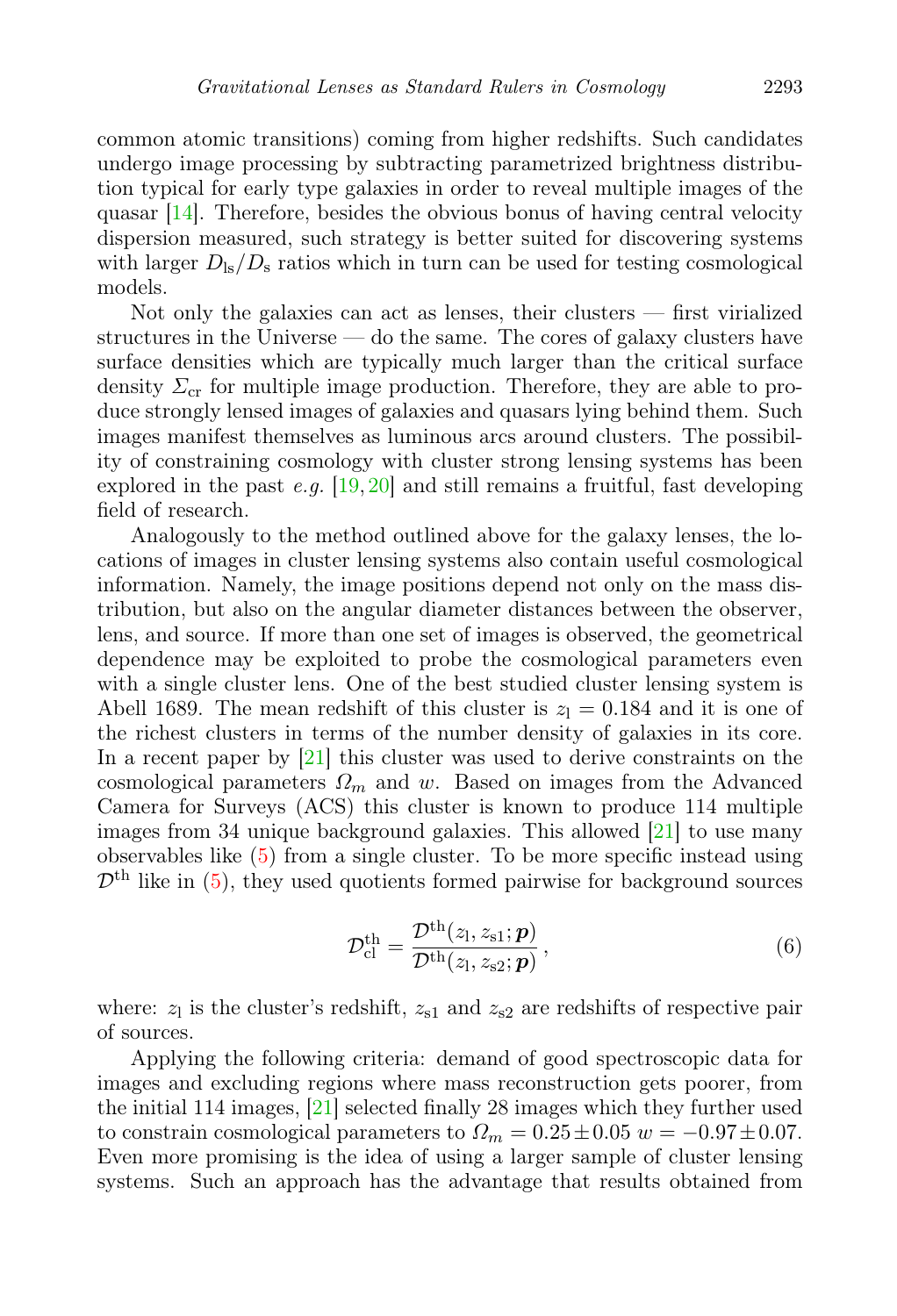different lines of sight are statistically independent. As discussed by [\[22\]](#page-9-14) competitive constraints can be obtained by combining at least 10 lenses with 5 or more image systems. One may, therefore, conclude that cluster strong lensing is becoming a very useful complementary tool for probing cosmic expansion history.

### 5. Conclusions

Strong gravitational lensing as an effect rooted deeply in General Relativity has great potential in constraining many aspects of gravitational physics. First of all, it is useful in studies of dark matter. It stems from the fact that gravitational lensing is sensitive to mass distribution regardless of its nature (whether they are baryonic or not). This is already a rich field being currently explored both theoretically and observationally.

In all known strong lensing systems producing multiple images, the population of sources is of cosmological nature (quasars or distant bright galaxies). In light of recent progress in modeling lensing galaxies, and considerable enrichment of observational data with reliable spectroscopic measurements allowing for determination of redshifts and central velocity dispersions, the new possibility opens up to use well studied strong lensing system for constraining cosmological model parameters. Although in the past there was certain scepticism about this technique, it is currently proving its effectiveness and in the future — having in mind development of ongoing and planned lens surveys — it will eventually evolve into a competitive technique for cosmography. This is very important, because of the dark energy problem *(i.e.* the puzzle of presently accelerating Universe). Currently, the only empirical way to address this issue is by refining the cosmography.

#### REFERENCES

- <span id="page-8-0"></span>[1] A.G. Riess et al.[,](http://dx.doi.org/10.1086/307221) Astron. J. **116**[, 1009 \(1998\);](http://dx.doi.org/10.1086/300499) S. Perlmutter et al., [Astrophys. J.](http://dx.doi.org/10.1086/307221) 517, 565 (1999).
- <span id="page-8-1"></span>[2] D.N. Spergel et al., [Astrophys. J. Suppl.](http://dx.doi.org/10.1086/377226) 148, 175 (2003); D.J. Eisenstein et al., [Astrophys. J.](http://dx.doi.org/10.1086/466512) 633, 560 (2005).
- <span id="page-8-2"></span>[3] G. Hinshaw et al., [Astrophys. J. Suppl.](http://dx.doi.org/10.1088/0067-0049/180/2/225) 180, 225 (2009).
- <span id="page-8-3"></span>[4] B.E. Schaefer, [Astrophys. J.](http://dx.doi.org/10.1086/511742) 660, 16 (2007).
- <span id="page-8-4"></span>[5] L.S. Finn, Phys. Rev. D53[, 2878 \(1996\);](http://dx.doi.org/10.1103/PhysRevD.53.2878) M. Biesiada, [Mon. Not. R.](http://dx.doi.org/10.1046/j.1365-8711.2001.04529.x) Astron. Soc. **325**[, 1075 \(2001\).](http://dx.doi.org/10.1046/j.1365-8711.2001.04529.x)
- <span id="page-8-5"></span>[6] B. Bassett, R. Hlozek, Baryon Acoustic Oscillations, in Dark Energy, Ed. P. Ruiz-Lapuente, Cambridge University Press, 2010.
- <span id="page-8-6"></span>[7] L.I. Gurvits, *[Astrophys. J.](http://dx.doi.org/10.1086/173999)* **425**, 442 (1994).